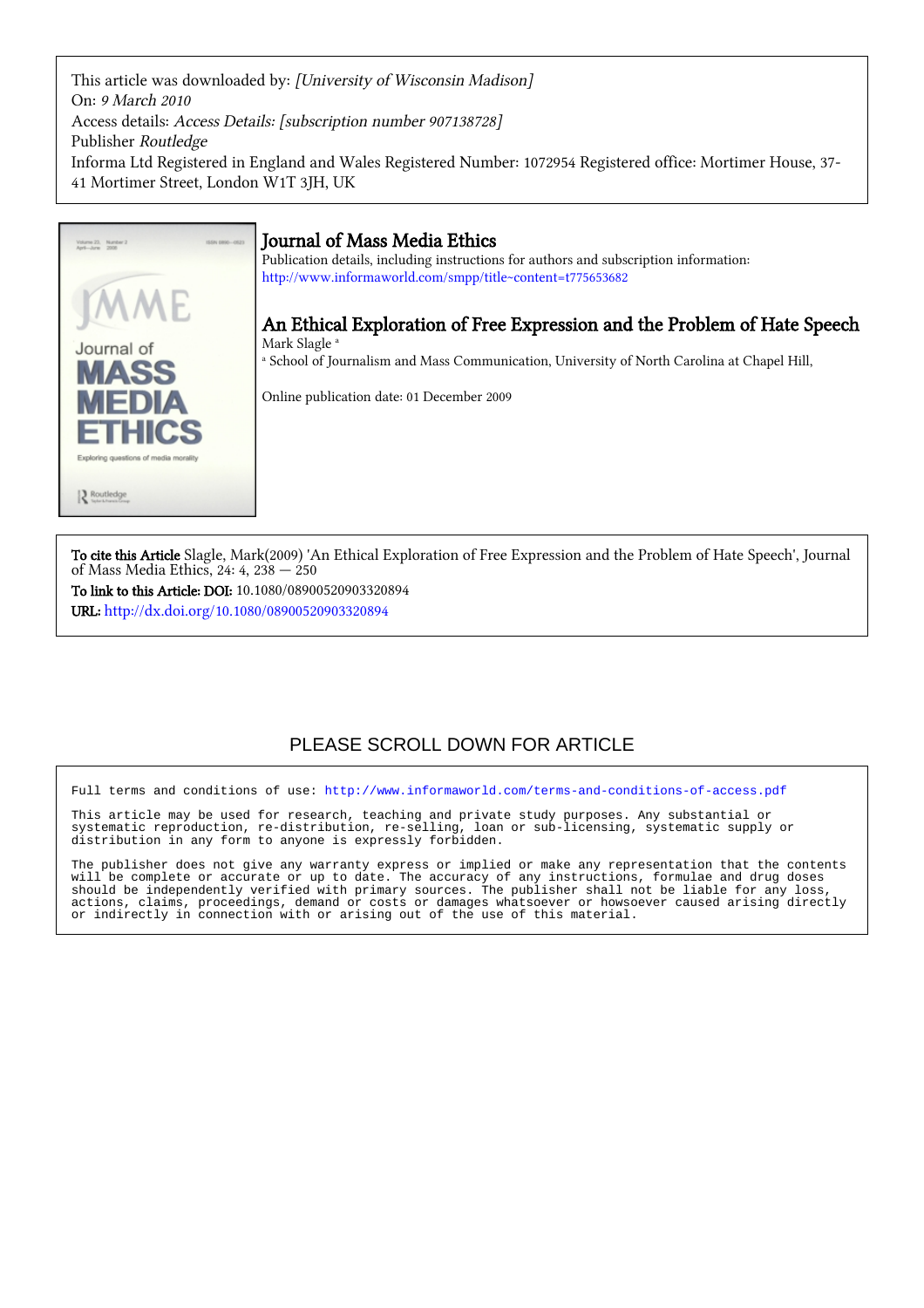Journal of Mass Media Ethics, 24:238–250, 2009 Copyright © Taylor & Francis Group, LLC ISSN: 0890-0523 print/1532-7728 online DOI: 10.1080/08900520903320894



# An Ethical Exploration of Free Expression and the Problem of Hate Speech

Mark Slagle

School of Journalism and Mass Communication University of North Carolina at Chapel Hill

The traditional Western notion of freedom of expression has been criticized in recent years by critical race theorists who argue that this ethos ignores the gross power imbalance between the users of hate speech and their victims. These claims have in turn produced a counterattack by those who hew to the classical libertarian model of free speech. This article examines the arguments put forth by both proponents of the libertarian model of free expression and critical race theorists. By providing a historical analysis of the competing ethical models behind these arguments and the ramifications of each approach toward hate speech, this article attempts to provide a useful and practical model for approaching the problem of hateful messages in modern society.

Over the past few decades, the traditional American notion of unfettered public discourse has been challenged by a number of scholars and social critics. These commentators argue that not every message is deserving of the protection that almost every form of speech currently enjoys under the law. Many of these critics are particularly concerned about what is commonly referred to as hate speech. Although there is no simple definition of hate speech, it is generally considered speech that singles out minorities for abuse and harassment. In its most obvious form, hate speech takes the form of ethnic slurs. Some critics

Correspondence should be addressed to Mark Slagle, School of Journalism and Mass Communication, University of North Carolina at Chapel Hill, Carroll Hall #389, Campus Box 3365, Chapel Hill, NC 27599. E-mail: slagle@email.unc.edu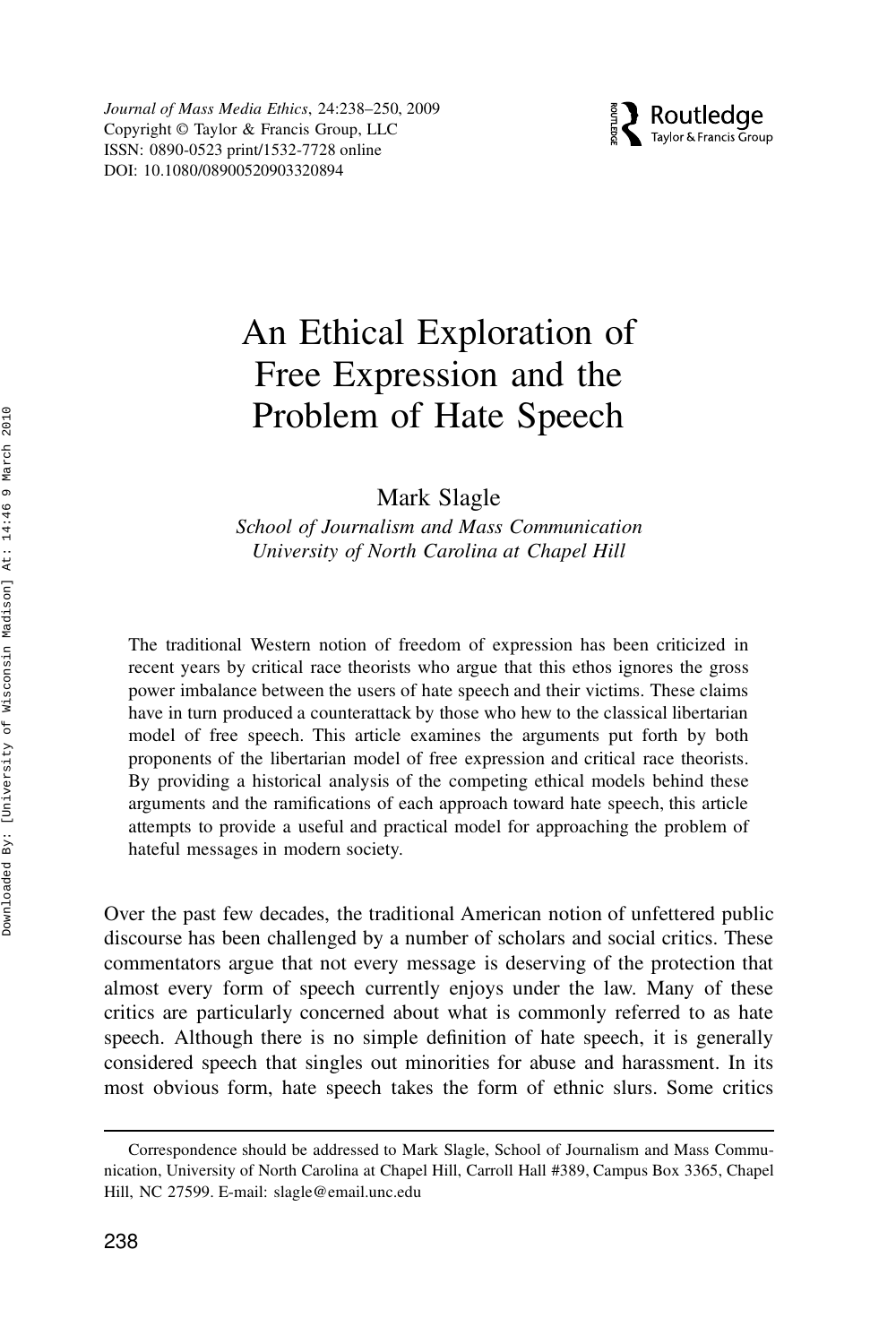contend, however, that hate speech can take other more subtle forms. Books and movies that might demean minorities are included in this definition (Wolfson, 1997).

Opponents of hate speech take issue with the classical libertarian approach that American jurisprudence utilizes when dealing with matters of free expression. These opponents, many of whom identify themselves as critical race theorists, argue that the legal framework that permits these messages does not acknowledge the imbalance of power that exists within American society. The groups that usually are singled out by hate speech, they note, are often groups that have been the subject of official and unofficial persecution (Walker, 1994). They still suffer from disparities in education, healthcare, and employment. When hate speech is allowed to demean, denigrate, or silence these groups, critics argue, this imbalance of power is further perpetuated and the promise of equality under the law is made hollow. Because the critical race theorists often stress the rights of the group, rather than those of the individual, they embrace a communitarian, rather than libertarian, approach to law and ethics.

These contrasting approaches to the issue of hate speech are rooted in venerable and conflicting ethical models: the utilitarian model of John Milton and John Stuart Mill versus the moral universalism of Immanuel Kant. The former acknowledges that hate speech may inflict harm upon individuals but that such harm is necessary for the unimpeded exchange of ideas that permits society to advance. The latter embodies a deontological approach to ethics that demands its adherents to ignore the consequences of a given action and instead focus on the inherent morality of that action.

Much of the scholarly discussion of the tension between the proponents of the libertarian model of free speech and the communitarian model is couched in the language of the law, that is, what may or may not be permissible under the system of American jurisprudence. This article seeks to address the fundamental ethical issue that undergirds this discussion: What is the most ethically responsible way to deal with hate speech? To that end, it will address the arguments on both sides and consider how different ethical models might evaluate them.

#### THE CLASSICAL MODEL OF FREE EXPRESSION

The roots of the classical libertarian model of free expression date back to 17th century England. It was in that setting that John Milton (1644/1951) wrote Areopagitica, generally regarded as the ur-text of this school of thought. Milton envisioned the realm of ideas as a battlefield, one in which competing arguments and ideologies would vie for supremacy. Milton surmised that the truth would always triumph over falsehood. However, Milton was writing in an explicitly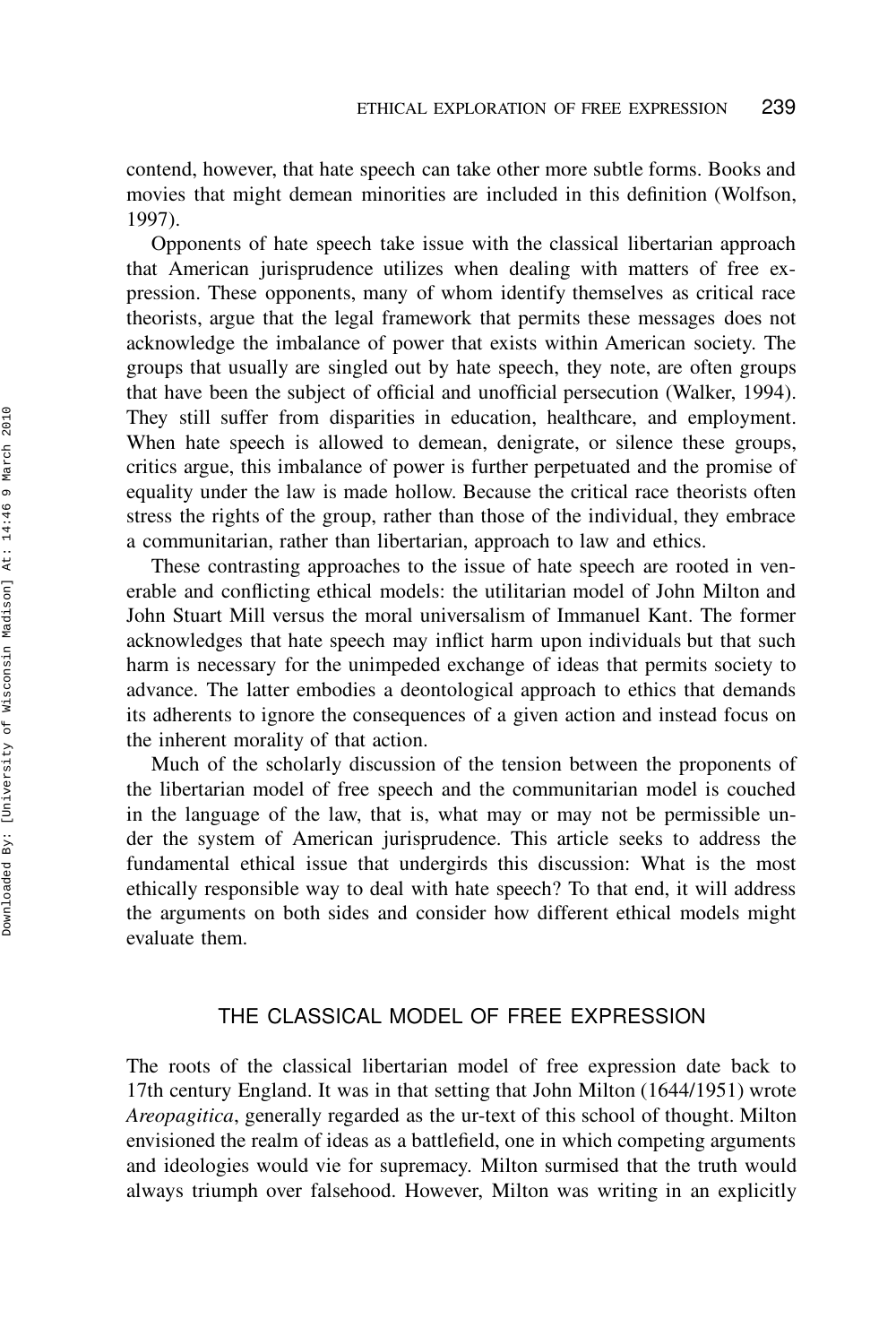religious context. Milton's faith is not in humanity's rationality but in God's power. The truth he speaks of is divine, and its triumph is assured by God's own omnipotence. The argument here is theological, not epistemological. It has little relevance to secular-minded libertarians.

It would take nearly two more centuries before someone articulated a secular analogue to Milton's ideas. The utilitarian philosopher John Stuart Mill's major contribution to libertarian thinking was to extend his discussion of censorship from the state to society at large in his treatise On Liberty (1859/1985). Mill's archnemesis was not the government censor (though he worried about him as well) but rather the stifling conformity that modern society encouraged in its members: "The worst offense ... which can be committed by a polemic is to stigmatize those who hold the contrary opinion as bad and immoral men" (Mill, 1859/1985, p. 117).

Like Milton, Mill feared for a society that discouraged unorthodox ideas. To stifle discussion of unpopular opinions is to subtract a voice from the ongoing conversation of a community. This, Mill argues, is why society requires "eccentrics" to provoke new questions and create new controversies. Without them, the conversation becomes muted and the people's political will dissipates. Conformity, he concludes, is not congenial to the development of a healthy democracy.

Mill's (1859/1985) ideas were already reflected in First Amendment to the Constitution, which established freedom of speech and the press. The more recent proponents of the classical model frequently use Milton's (1644/1951) and Mill's arguments as the explicit or implicit foundations for their own arguments in support of unfettered speech. One of them, Zechariah Chaffee (1941/1969), describes the evolution of the utilitarian model in America as a process whereby the search for truth is generally considered within the relatively narrow context of self government. A democracy such as the United States that permits an open exchange of ideas promotes two interests. The first is "a social interest in the attainment of truth, so that the country may not only adopt the wisest course of action but carry it out in the wisest way" (Chaffee, 1941/1969, p. 33). The second is an "individual interest, the need of many men to express their opinions on matters vital to them if life is to be worth living" (Chaffee, 1941/1969, p. 33). Chaffee defines the first interest as the primary one, and one that is defined in modern society as a usually political interest.

The simplest and most eloquent defense of the libertarian model in the 20th century was penned by Alexander Meiklejohn (1948) in his short but influential tract "Free Speech and its Relationship to Self-Government." Meiklejohn argues that absolute freedom of speech is an inevitable corollary of self-rule. As their own rulers, citizens of a democracy make their own decisions about the government, and therefore the government has no right to suppress any kind of speech.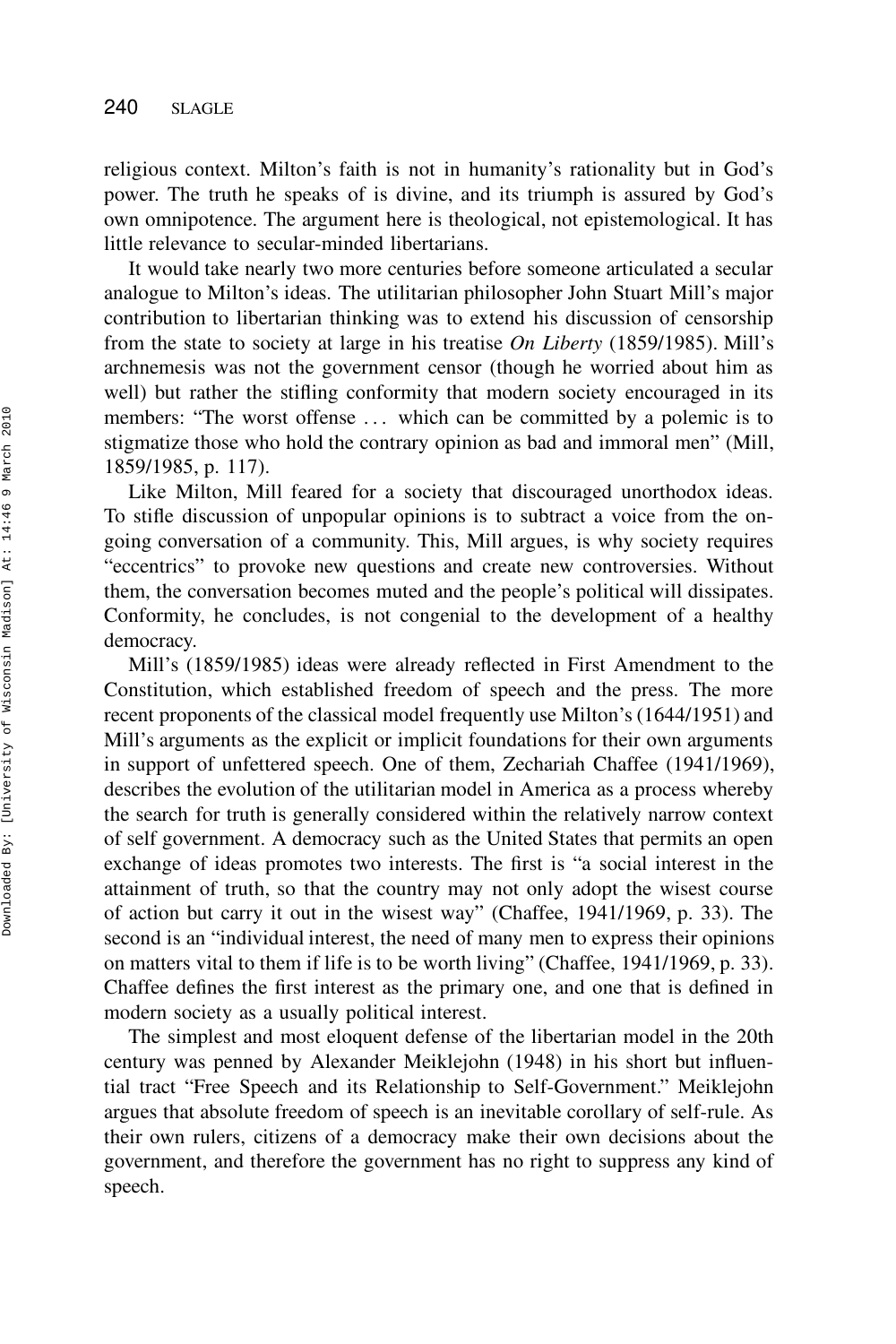# CRITICAL RACE THEORY AND THE PROBLEM OF HATE SPEECH

The libertarian model of free expression went mostly unchallenged for decades, until the 1980s and early 1990s. During this time, many universities and other public institutions experienced a rise in the incidence of hate speech. In response, some of these institutions attempted to prohibit or restrict such expressions. This touched off a heated controversy about both the legality and morality of regulating an individual's or group's messages. In the wake of these controversies emerged a new group of scholars who presented an alternative interpretation of the limits of free expression. These scholars dubbed this new approach to free expression critical race theory.

Four of the most influential of the critical race theorists published their ideas in a book entitled Words That Wound: Critical Race Theory, Assaultive Speech, and the First Amendment (Matsuda, Lawrence, Delgado, & Crenshaw, 1993). In it, they defined critical race theory as one that

is grounded in the particulars of a social reality that is defined by our experiences and the collective historical experience of our communities of origin. Critical race theorists embrace subjectivity of perspective and are avowedly political. Our work is both pragmatic and utopian, as we seek to respond to the immediate needs of the subordinated and oppressed even as we imagine a different world and offer different values. (Matsuda et al., 1993, p. 3)

For the critical race theorists, this approach is a necessary corrective to the libertarian model, which they believe has failed as a system of honest intellectual and moral exchange.

The libertarian concept of the community as an arena in which ideologies vie for dominance is deeply flawed, according to the critical race theorists. It posits the existence of a level playing field that does not exist in the real world. Existing prejudices and imbalances of power among different races, ethnicities, religions, genders, and sexual orientations make it impossible for traditionally marginalized groups to confront opposing messages on an equal footing. As one scholar puts it,

I do not believe that truth will prevail in a rigged game or in a contest where the referees are on the payroll of the proponents of falsity. The argument that good speech ultimately drives out bad speech rests on a false premise unless those of us who fight racism are vigilant and unequivocal in that fight. (Matsuda et al., 1993, p. 83)

This fight, the critical race theorists argue, means establishing a new way of confronting such hateful messages.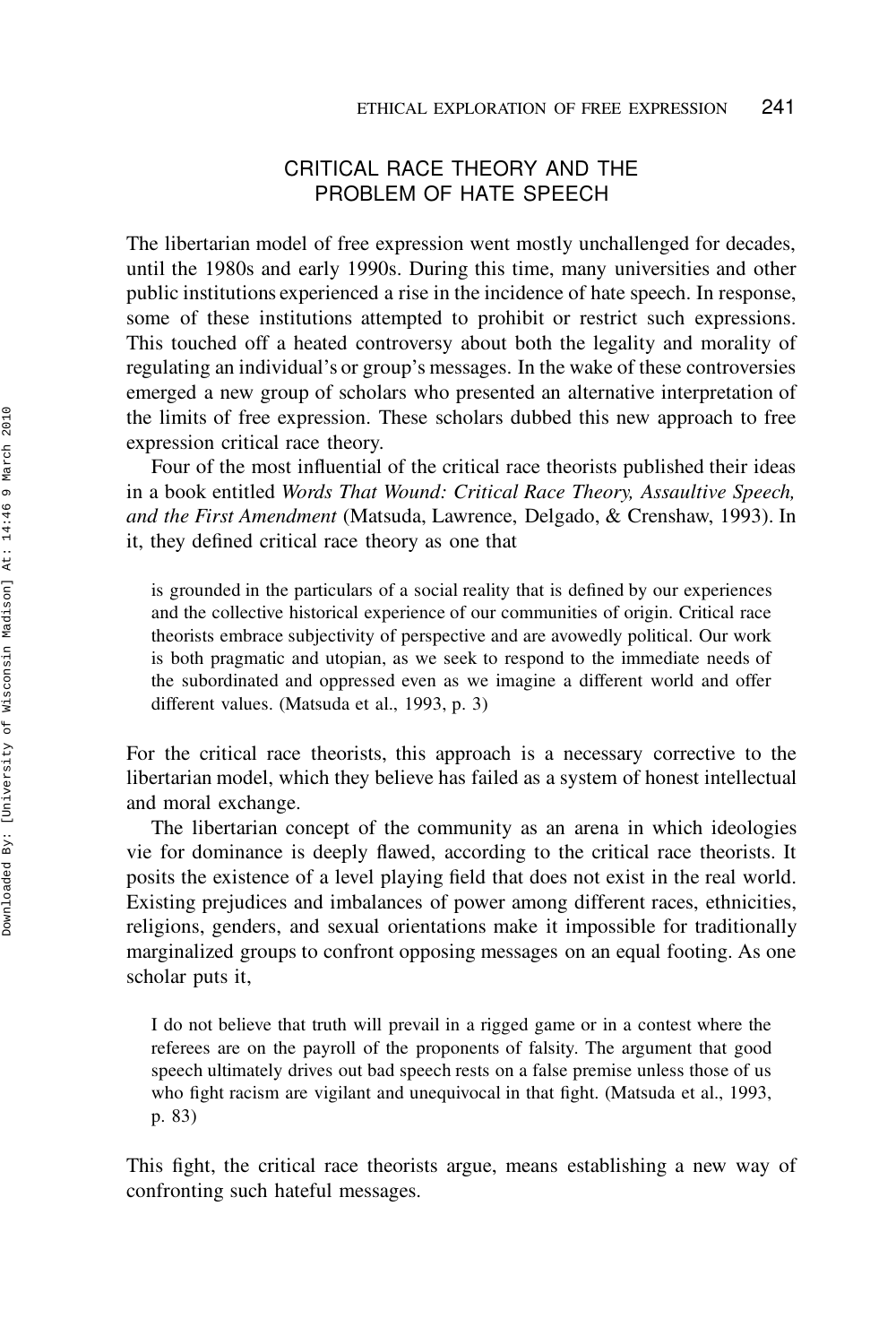One of the authors of Words That Wound, Mari Matsuda (1993), has articulated a system whereby messages could be evaluated through the prism of critical race theory. According to Matsuda, hate speech is defined by three characteristics: the message is of racial inferiority; the message is directed against a historically oppressed group; and the message is persecutory, hateful, and degrading. These criteria are designed to systematically single out truly damaging and hateful messages from other kinds of controversial speech such as satire and unpopular political philosophies (i.e., Marxism). Such messages would then be subject to some form of regulation or restriction, although Matsuda does not put forth a specific remedy.

Interestingly, Matsuda's (1993) system explicitly permits hateful verbal attacks upon the members of a society's dominant group. She acknowledges that such attacks can be as hateful as similar attacks upon minority groups but argues that the response to these attacks is best left to the options presented by the libertarian model: counterspeech, social approbation, boycott, and persuasion. These are the very remedies that Matsuda and her allies deride as unsuitable weapons for belittled minority groups. The difference, they argue, is that the members of the dominant group possess far more power and are therefore able to wield these rhetorical weapons to greater effect.

Since the publication of *Words That Wound*, many other writers and scholars have elaborated on critical race theory. Chris Demaske (2004) offers an updated version of Matsuda's framework for evaluating potentially hateful messages. Like Matsuda, Demaske contends that historical context must be considered when formulating an appropriate response to hate speech. Group identity, she argues, is a social construction and one for which the traditionally atomistic concept of libertarianism fails to account. She proposes a framework to create effective hate speech regulations.

Some supporters of hate speech regulation describe the problem of hurtful messages in dire tones. Alexander Tsesis (2002) describes hate speech as a kind of societal virus, one that will gradually and subtly grow in power and influence if left unchecked. Moreover, Tsesis explicitly links these hateful messages with harmful social movements. Such messages, he argues, are essential instruments for racists, anti-Semites, and other hatemongers seeking to advance harmful agendas. He describes in detail the "misethnic discourses" used to justify the African slave trade and the relocation of Native Americans. Notions of free expression are rendered quaint, he says, by the reality of violent hate crimes like murder and assault that are committed upon members of minority groups.

Other scholars are less convinced of a causal relationship between speech and action than Tsesis, yet they believe that some form of restriction on hate speech is ethically permissible. Rodney Smolla (1992) generally supports the idea of a "marketplace of ideas," yet theorizes that there are some forms of speech that, because they possess no intrinsic societal value, are undeserving of protections.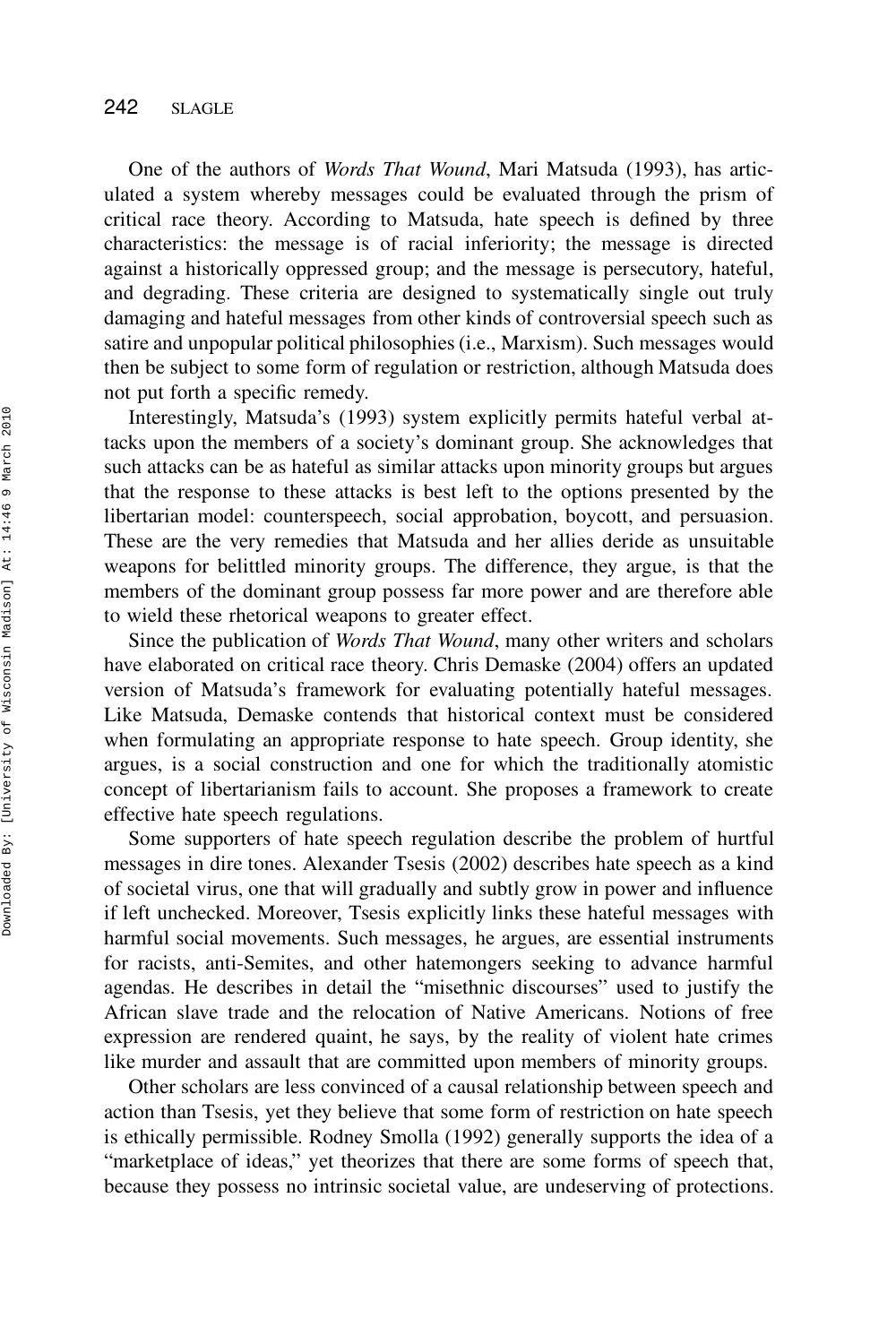Hate speech would fall into this category. Smolla acknowledges the apparent contradiction here: hate speech, by its very definition, would seem to contain a message. However, Smolla notes that pure hate speech "states no fact, offers no opinion, proposes no transaction, attempts no persuasion" (Smolla, 1992, pp. 166–167). As such, it cannot contribute to a societal dialogue and therefore can be ethically curtailed.

Another case for a regulated approach to hate speech is made by Stanley Fish (1994) in the title essay of his boldly named book There's No Such Thing As Free Speech (And It's a Good Thing, Too). In it, Fish puts forth the notion that traditional definitions of free speech break down when confronted with concrete examples of troublesome expressions. Although Fish does not identify himself as a critical race theorist, he shares some of their views regarding the damaging effects of hateful language. To Fish, words are far more dangerous than many of the libertarians are willing to admit. The description of hate speech as merely "obnoxious" or "offensive," he writes, is a dismissal of the very real harm it can inflict. Fish also confronts the tenets of the modern libertarian model. Pointing to the religious origins of Milton's (1644/1951) argument in Areopagitica, he argues that that it is Milton's Christian faith that justifies the libertarian concept of a self-correcting process. The idea that the truth will triumph in a contest of ideologies is apparent when that truth is divinely created. Absent this Christian framework, Fish writes, the libertarian model fails to convince.

The most nuanced argument for at least a partial redefinition of traditional free speech doctrine is found in Cass Sunstein's (1993) Democracy and the Problem of Free Speech. He writes that "a subject matter restriction on unprotected speech should probably be upheld if the legislature can plausibly argue that it is counteracting harms rather than ideas" (Sunstein, 1993, p. 193). Sunstein's conception of free speech is linked to James Madison's idea of "deliberative democracy," in which unfettered speech is permitted in order to foster a national conversation about issues of importance. He argues that certain categories of speech, such as hate speech, are so harmful that some kind of restrictions should be allowed. In a university setting, where much of the controversial speech occurs, the educational mission of the institution provides additional reasons for regulating hate speech. Yet Sunstein (1993) cautions that speech contributing to social deliberation should not be curtailed. Who decides, though, what is mere epithet and what is an "exchange of ideas"? How are lines to be drawn between a message that is harmful and one that is merely obnoxious, and who is to draw them? Sunstein acknowledges that these are difficult questions, but concludes that they must be seriously addressed to confront the inequalities of modern society.

The rise of the Internet as a highly effective system for cheaply and easily disseminating information has also been a growing cause for concern for many opponents of hate speech. Supporters of restricting hate speech point to research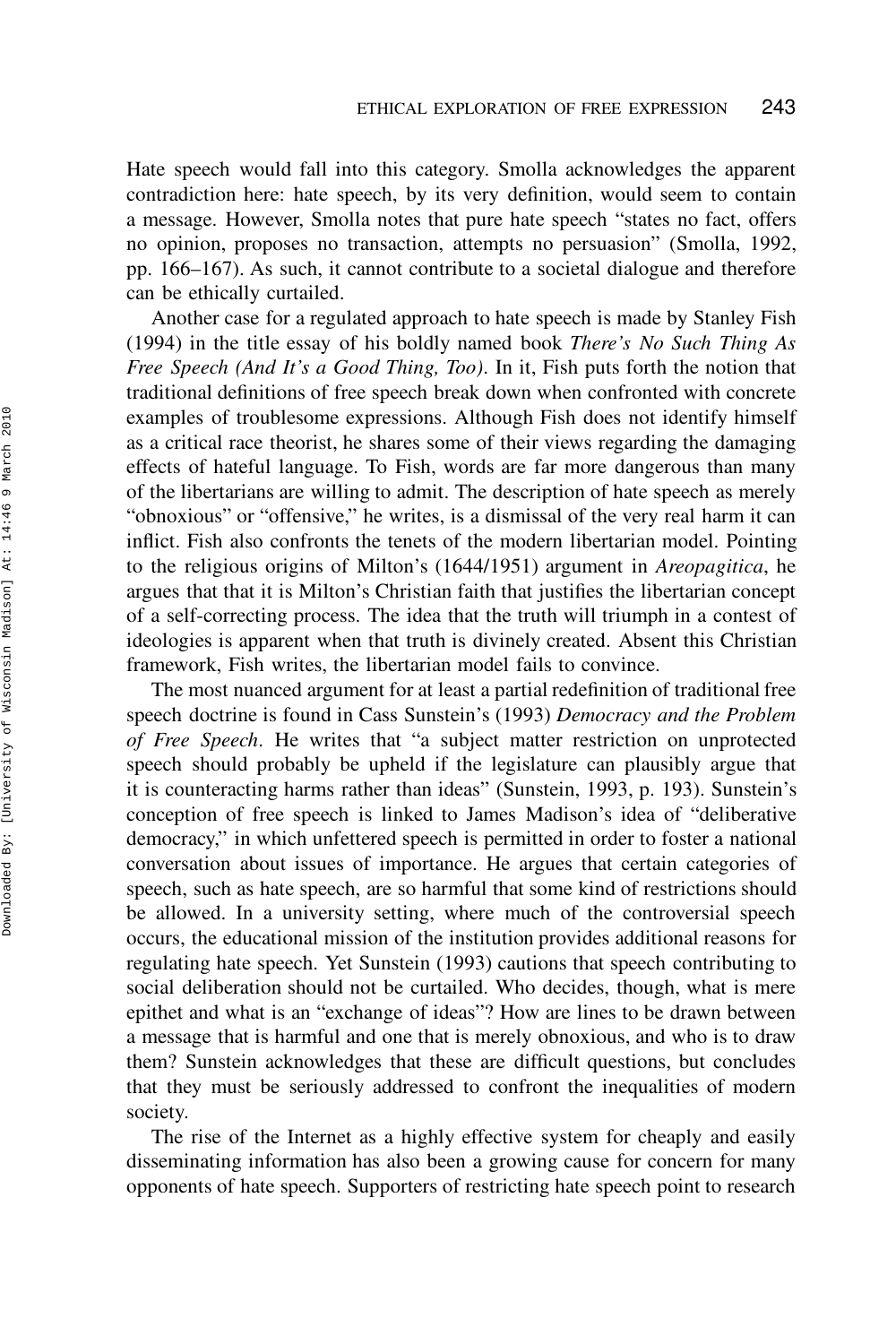that suggests that audiences who are exposed to online hate speech perceive it as a real and growing threat to society. Irene Nemes notes that "the Web is a particularly good resource for those wishing to spread message of hate. It offers an inexpensive method of spreading the message to a potential audience of millions, without having to pay for distribution" (Nemes, 2002, p. 199). Another critic of online hate speech, Laura Leets, writes that "white supremacist Web pages take hyperbole and incivility to a degree rarely found in other media" (Leets, 2001, p. 316). Many of these critics contend that the Internet makes hate groups' messages even more dangerous than in the past, as they can reach a much larger audience with little effort or cost.

## THE LIBERTARIAN RESPONSE

The ideas of critical race theorists and their allies ignited a firestorm of controversy in the hall of universities and in the pages of scholarly journals. The traditional libertarian model, for all its alleged shortcomings, had no shortage of defenders, many of whom mounted impassioned and eloquent defenses of it. While acknowledging the deleterious effects of hate speech, these critics argued forcefully that the proper response to hateful messages was more speech, not less.

One of the most influential responses is Jonathan Rauch's (1993) Kindly Inquisitors. Rauch reaches back to Mill for his justification of what he calls the liberal social science system. This system, whereby claims of knowledge are subjected to public scrutiny and then adopted or discarded, has been the basis of all Western intellectual progress since the days of the Enlightenment, Rauch writes. The challenges of the critical race theorists threaten to undermine this progress.

Rauch (1993) is not entirely unsympathetic to the arguments of Matsuda (1993) and others. The libertarian model of intellectual exchange does not treat everyone equally. Those who are unwilling to participate in it are excluded, and those who do participate in it may find themselves confronted with ideas they find personally repellent. However, the attempts of the critical race theorists to excise hate speech from the collective conversation will only hinder the ongoing quest for knowledge. "Let us be frank, once and for all. Creating knowledge is painful, for the same reason that it can often be exhilarating. Knowledge does not come free to any of us; we have to suffer for it" (Rauch, 1993, p. 125).

Rauch's (1993) arguments center upon one central point: No centralized authority can reliably distinguish between the sort of speech that is useful, and the sort of speech that is truly devoid of any redeeming social quality. The liberal science method of gathering knowledge is a process in which all participants are responsible for checking the ideas of one another and no one person or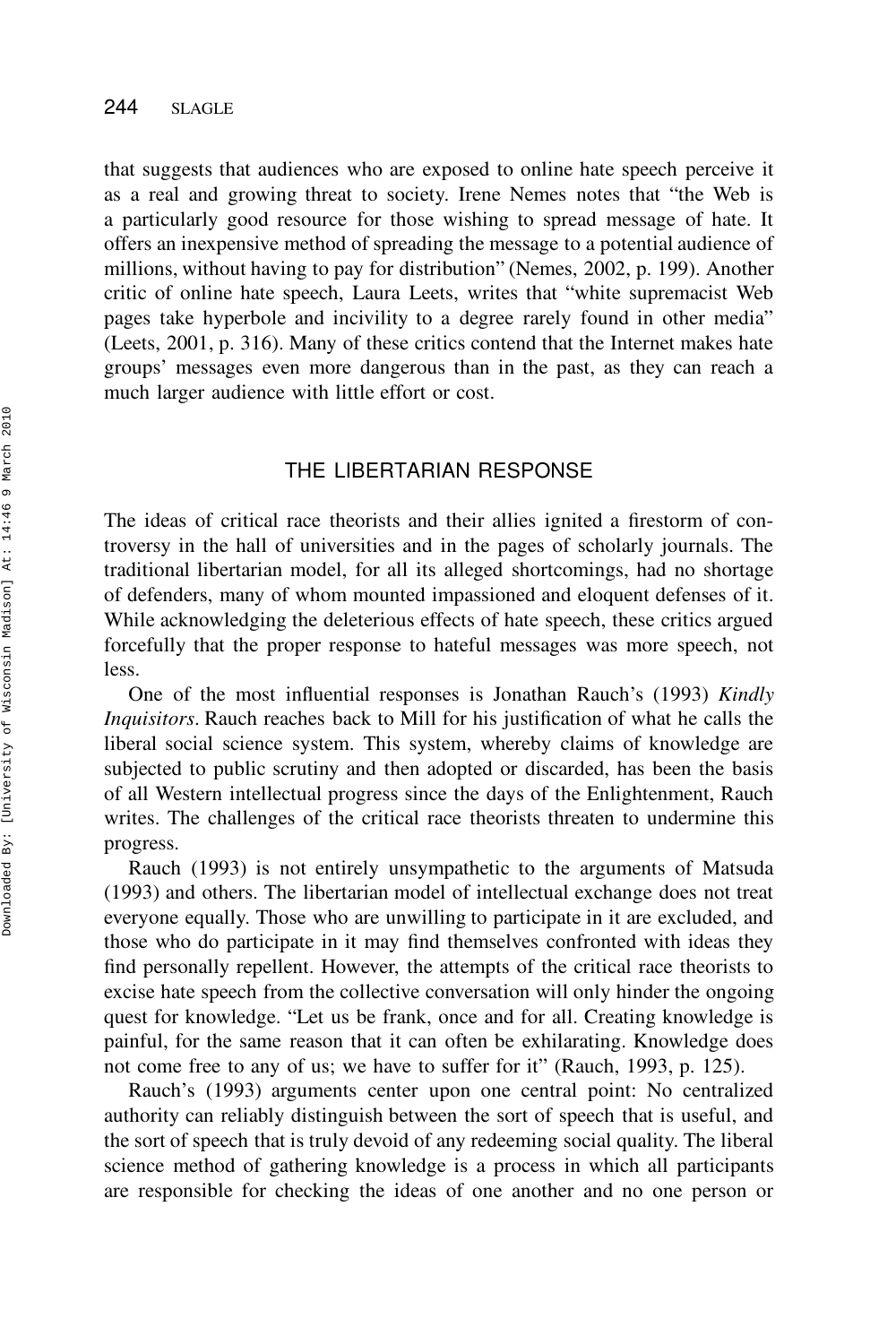group gets the final say as to what shall be permitted. Ultimately, Rauch (1993) argues, speech may be ethically prohibited or regulated only when it genuinely interferes with someone else's rights. Such instances might include the speech involved in acts of fraud and extortion. It might also include defamation and copyright violations, but it would not include hate speech.

Rauch (1993) has been joined by many other libertarians who bristle at the notion of restricting any kind of speech. James Weinstein's (1999) Hate Speech, Pornography, and the Radical Attack on Free Speech Doctrine offers a thorough rebuttal to those who challenge the libertarian model. These critics, Weinstein writes, "ignore or trivialize the fact that current doctrine is largely a product of the failure of early cases to protect against governmental suppression of radical ideology at turbulent times in our nation's history" (Weinstein, 1999, p. 16).

Weinstein (1999) argues that free speech doctrine is more a product of experience than theory. He contends that critics overstate the benefits of excluding hate speech from public discourse while underestimating the costs. Hate speech is "already extremely marginalized" in modern society (Weinstein, 1999, p. 138). Experience has shown that all too often, restrictions on hate speech lead to unintended consequences.

In the United States, the government has too often used new powers of censorship against groups that the supporters of these powers want to protect, Weinstein (1999) notes. The experience of the Japanese-Americans interned during World War II is only one case in point. He writes that nothing has changed today:

The prohibition against content discrimination peculiar to U.S. free speech doctrine is a conscious reaction to persistent misuse of various speech regulations against radical dissidents prosecuted not because their expression realistically posed any danger to interests that the laws legitimately sought to protect but because their ideas offensively challenged the status quo. In this regard, it is noteworthy that the only case in which a musical recording was declared obscene involved attempts to suppress the sexually vulgar music of a black rap group under Florida's obscenity laws. (Weinstein, 1999, p. 144)

These experiences are not unique to the United States. Weinstein cites several examples in other countries where broad hate speech laws backfired and were used selectively to prosecute minorities rather than the conduct and groups for which the laws were enacted.

Weinstein (1999) concludes that the best response to hate speech is a vociferous and spirited campaign of counterspeech on the part of both the government and individuals. Such a response is useful in demonstrating that the majority does not share these same views, making visible to others the possible harms associated with hate speech and injecting a much-needed voice to the debate. Sensitive to the claims of the critical race theorists that the playing field is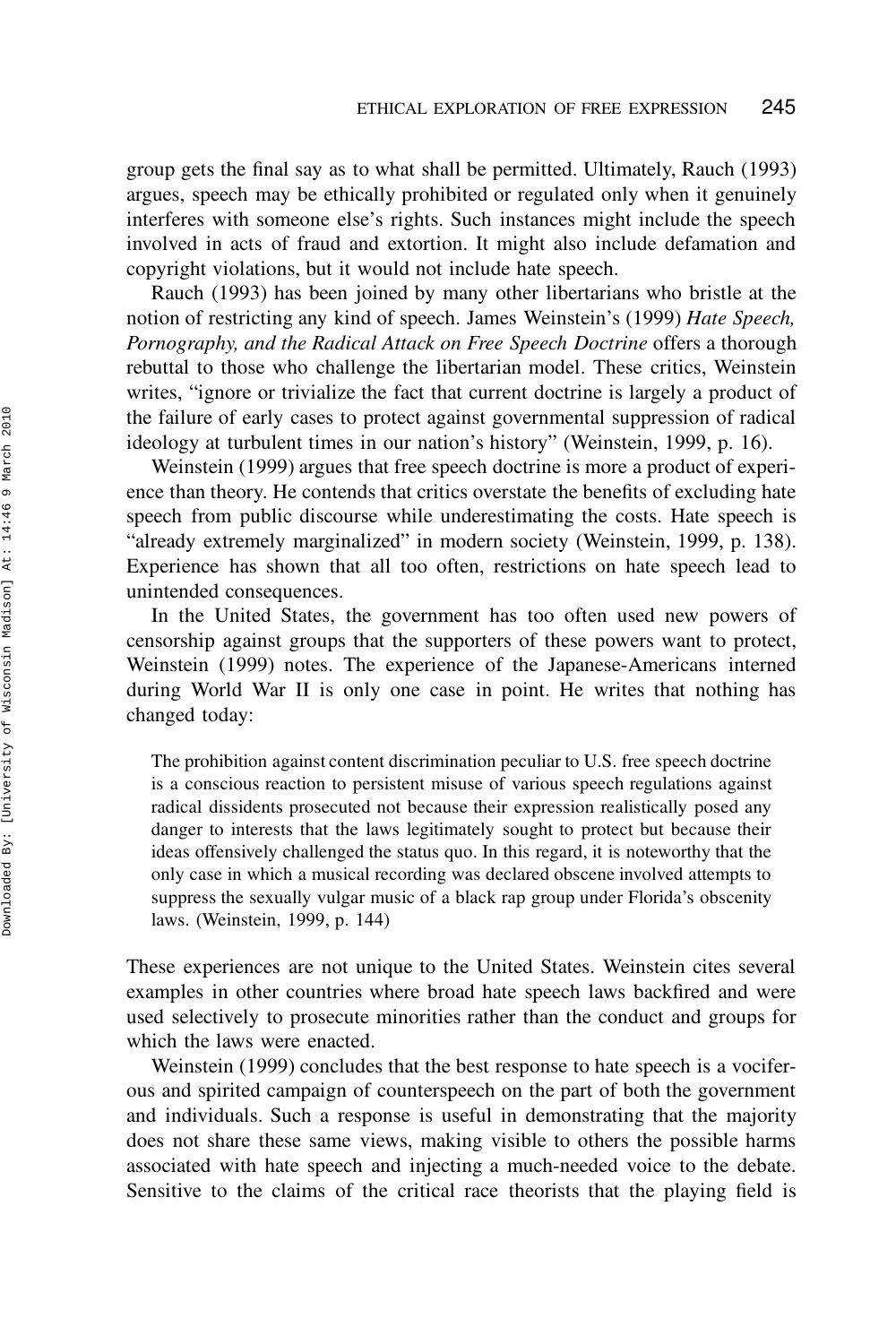uneven, Weinstein goes so far as to call upon the government to subsidize those who otherwise do not have the resources to counter hate speech, and to begin educational campaigns to raise public consciousness about the possible harms associated with it.

Franklyn S. Haiman's (1993) book "Speech Acts" and the First Amendment is a another rebuke of the idea that certain kinds of speech are not really speech and therefore fall outside the scope of the traditional libertarian model. Haiman argues that this sort of reasoning threatens the distinction between word and deed that underlies the liberal tolerance for diversity of opinion. "Speech is not the same as action," he writes, "and if it were, we would have to scrap the First Amendment" (Haiman, 1993, p. 57). He carefully dissects the major rationales for treating offensive speech like a crime or tort. Haiman writes:

What has converted speech into a speech act for those who choose to define it that way—be it fighting words, obscenity, racist slurs, orders, or threats—are the ideas or meanings that have been communicated to persons who understand them. One can call it an act if one wishes to—as Humpty Dumpty in Through the Looking Glass observed, you can name anything whatever you want to—but it is essentially a symbolic, not a physical, transaction. And though it is true that symbols can, and commonly do, arouse physiological as well as mental responses in their audience, the mental response comes first and mediates what follows. Without a response of the mind, nothing follows, for nothing has been comprehended. (Haiman, 1993, p. 68)

Here Haiman (1993) argues that hate speech is not only about words. The target of a racial slur has to understand the message being conveyed and react to it. The problem, he notes, is that not everyone will react in a uniform manner to the same insult. This is the underlying problem with punishing people for inflicting emotional distress: such damage can never be quantified or even proven.

Lee Bollinger (1986) is more sympathetic to the claims of the critical race theorists; he also has concerns about the effects of unbridled speech. In The Tolerant Society, he notes that only American society grants its members almost complete freedom to say whatever they like, no matter how dangerous or harmful their messages might be to the state or their fellow citizens. These hurtful expressions, he writes, contribute nothing of value to society. Yet Bollinger (1986) concludes that such speech should be tolerated, not only for the benefit of those who espouse the hateful message but also for those who are offended by it. Society is strengthened by displays of tolerance. By exercising self-control when confronted with hate speech, a healthy democracy affirms its ability to be tolerant in general. This tolerance of other viewpoints, however unpleasant, is essential for the maintenance of self-government.

Finally, Stephen Smith (1995) provides a point-by-point rebuttal to Stanley Fish's (1994) argument in his essay There's Such a Thing as Free Speech: And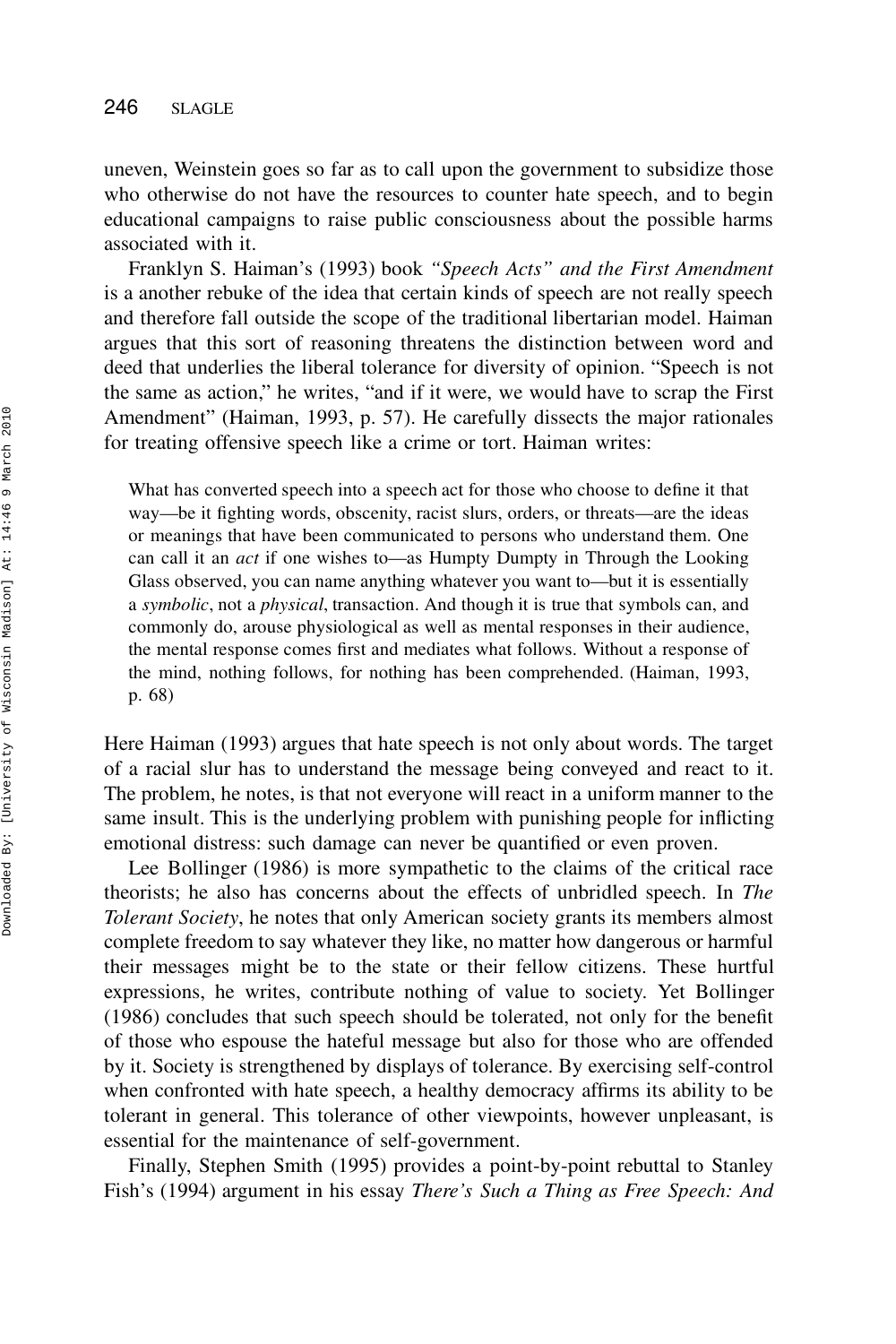It's a Good Thing, Too. Smith rejects Fish's contention that words can truly damage people, pointing to the lack of any tangible evidence. He also dismisses Fish's criticism of the marketplace of ideas, noting that this exchange of thought has been the basis for advancements made in Western science and art.

## ETHICAL MODELS FOR CONFRONTING HATE SPEECH

The two general approaches to confronting hate speech—the libertarian model and critical race theory—are rooted in two different and often conflicting ethical systems. Libertarianism is a basically utilitarian system; it seeks to do the greatest good for the greatest number of people. Allowing total freedom of speech is meant to ensure that everyone who wishes to can contribute to an open exchange of ideas. This exchange will be frank and uncensored and at times uncivilized and offensive. Some people will be hurt by some of the messages. Utilitarianism accepts these hurt feelings as a necessary price to pay for the larger good of including all comers to the marketplace of ideas.

The communitarian approach, by contrast, primarily uses Immanuel Kant's (1797/1991) categorical imperative and John Rawls' (1972) theory of justice as its ethical lodestars. Kant's imperative, which he described as the "supreme principle of the doctrine of virtue," categorizes an individual's action as moral only if that action would be moral for all other individuals in similar circumstances. This idea is closely linked to notions of truth telling, in that a strict adherence to the imperative precludes the possibility of deception of any kind. Unlike utilitarianism, a Kantian ethical model views the individual as an end unto him- or herself, because the individual is a reasoning creature.

Rawls's theory of justice attempts to reconcile the principles of fairness and equality in a way that satisfies all concerned parties. Broadly stated, Rawls's theory posits that a just social contract is one that would be formulated if the parties did not know in advance where they might end up in the society that they would agree to. In this condition of ignorance, "no one knows his place in society, his class position or social status, nor does anyone know his fortune in the distribution of natural assets and abilities, his intelligence, strength and the like" (Rawls, 1972, p. 12). From behind this veil of ignorance, the principles on which a just society would be based can be discovered, since in pursuing their own advantage, those behind the veil of ignorance must pursue the advantage of all. Rawls's social contract is ratified in a condition of perfect equality. Yet Rawls's theory ultimately privileges equality over fairness, as Robert Nozick (1974) points out, because it rests on the assumption that inequalities in society must be engineered to benefit the less fortunate. This assumption, Nozick argues, is morally arbitrary.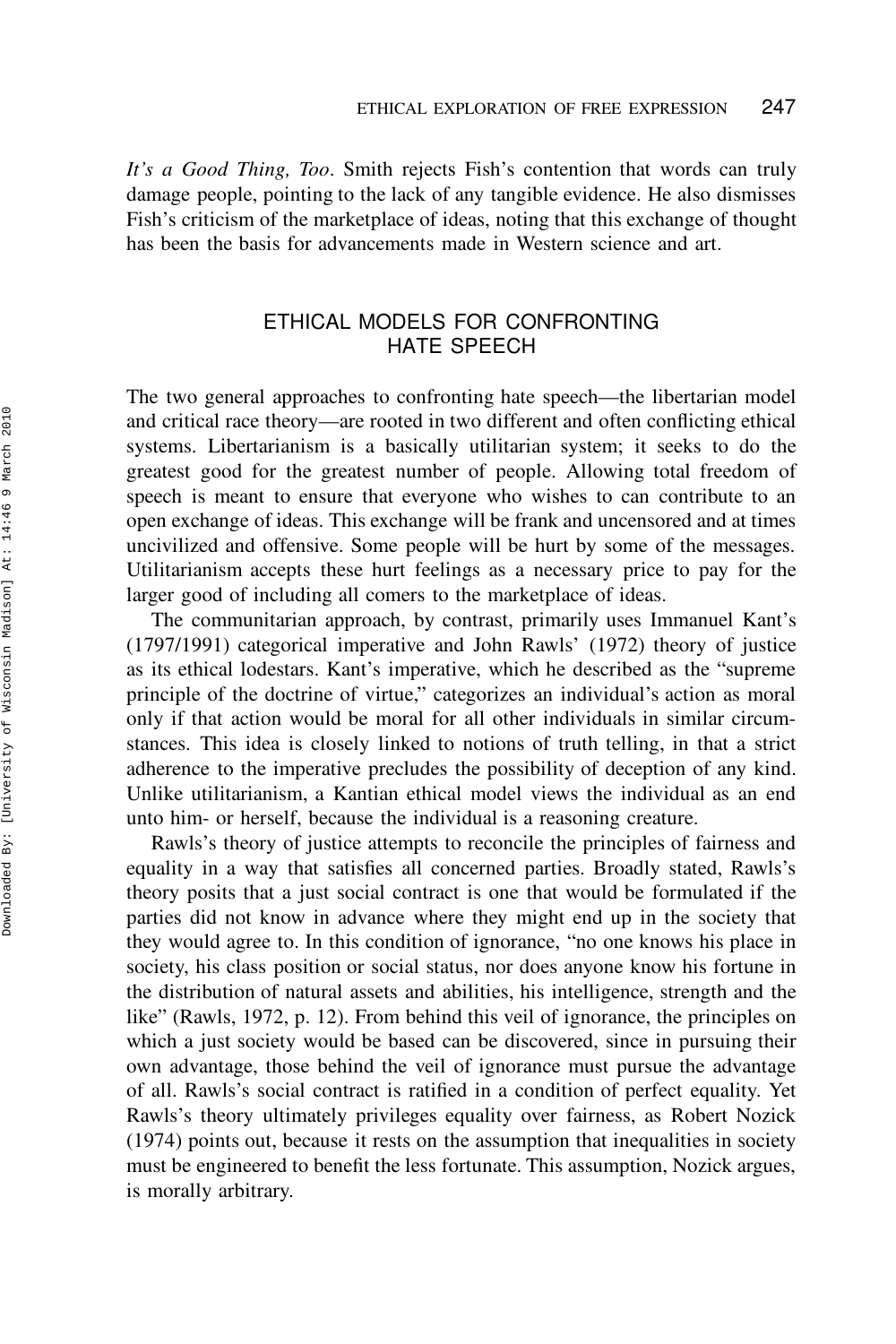Despite the efforts of Rawls and others, the fundamental problem that confronts those who think seriously about hate speech remains: how to reconcile the seemingly opposed goals of freedom and equality. The sad truth is, there is no perfect balance to be struck between the two. Whatever decision one arrives at in this regard will be an uneasy compromise that will tilt to one way or the other. The intellectually honest critic must then carefully consider the arguments advanced by those on both sides of this debate.

## AN ANALYSIS OF THE COMPETING APPROACHES TO HATE SPEECH

At first blush, the agenda of the critical race theorists appears eminently reasonable. Certainly, as many of these critics have argued, hate speech in and of itself contributes nothing of use to the larger society. What would it hurt society to simply remove it entirely? Yet a closer examination of this line of reasoning reveals its troubling but inevitable conclusion.

The foremost problem is that it fails the address the question of who decides. Who is to decide what is hateful and what is merely obnoxious? Who is to decide what is bigotry and what is justified criticism? The critical race theorists tend to elide this messy question altogether, but the unspoken implication in many of their works is: we will. This is a rather unsettling proposition for anyone who believes in the most fundamental principles of self-governance. These critics are unelected and unanswerable to anyone. Their only shared qualification is their membership in these historically beleaguered groups. As Rauch (1993) crudely but effectively states, "The fact that you're oppressed doesn't mean that you know anything" (p. 159).

In fact there is no means whereby anyone can reasonably sort out hateful speech from legitimate discussion. Thoughtful, reasoned criticism can also be devastating to its subjects, but that does not make it hate speech. The distinction between the two is in the speaker's purpose, something not always easily ascertained. This has not stopped authorities at universities and elsewhere from trying to determine the intent of a speaker's utterance. They are in effect placing the speaker's state of mind on trial.

The critical race theorists also err in their equation of words with deeds. The effect of hateful speech is undeniably powerful on the feelings of the speech's targets. Yet to suggest that such words are somehow equivalent to physical assault is sophistry of the highest order. These critics have been unable to demonstrate any objective evidence of the damage that hate speech is said to do to its victims. Absent this, the critics frequently retreat to the realm of metaphor and imagery: words that wound, assaultive speech and so on.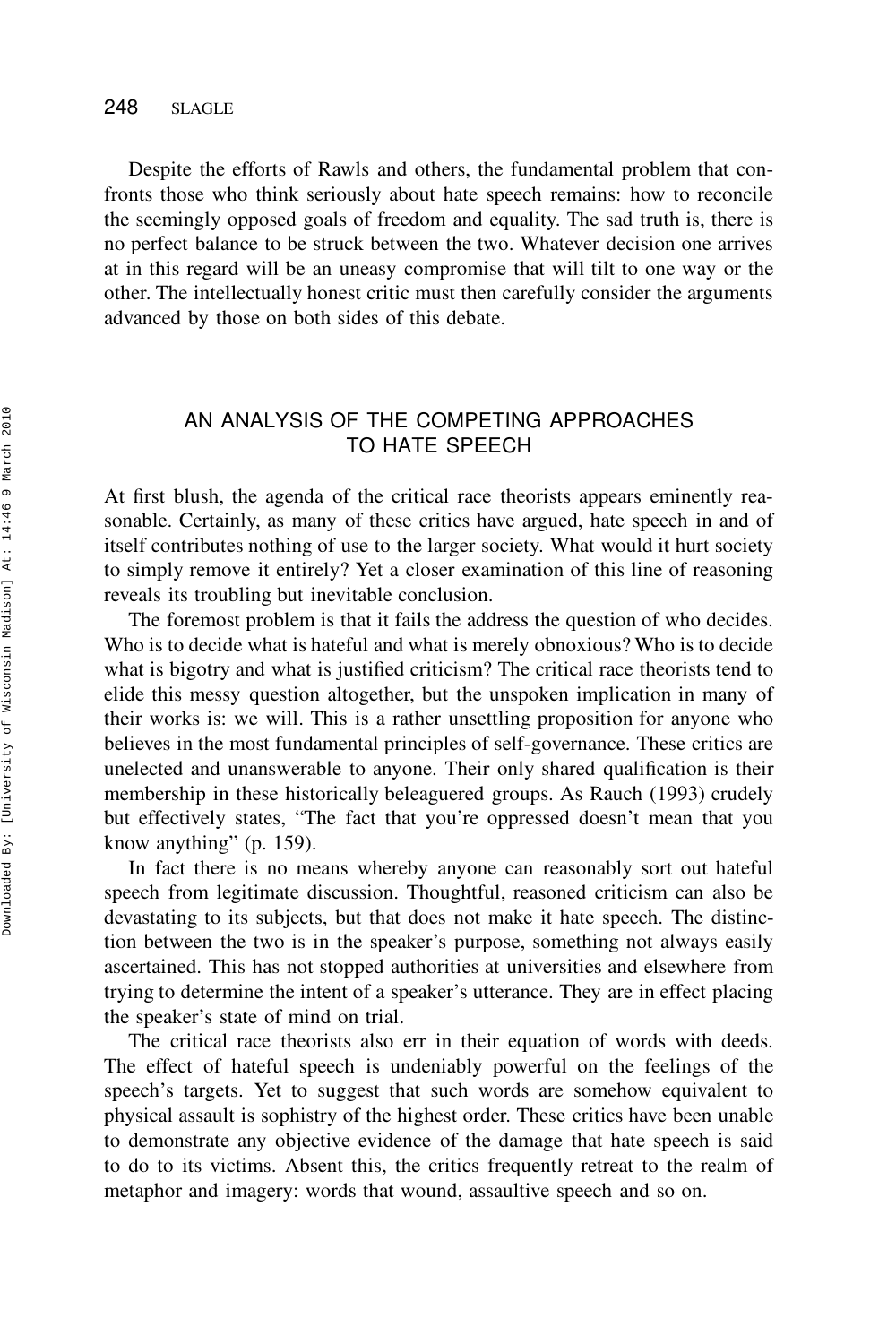The line of reasoning that this supposed connection represents is fallacious. In responding to the words of a law school professor who equates words with bullets, Rauch (1993) writes: "My own view is that words are words and bullets are bullets, and that it is important to keep this straight. For you do not have to be Kant to see what comes after 'offensive words are bullets': if you hurt me with words, I reply with bullets, and the exchange is even" (p. 131). Even those critics who compare words to bullets cannot specify which words are offensive in which contexts, or how any outside party could ever make that determination. Ultimately, their arguments boil down to: these words are upsetting and offensive to me. But there is no right to not be upset or offended, nor is there a duty in any ethical system that stipulates that one must never give offense.

Some critical race theorists go so far as to claim that certain groups should be protected simply by virtue of the indignities and hardships they have faced in the past. That is certainly the view of Matsuda and her colleagues, who argue that any system of speech regulation must consider the historical power relations between the relevant parties. To embrace this belief, however, is to reject the most fundamental theme of Western intellectual and social progress: everyone is free to criticize everyone else, and that in the process of that exchange society is advanced, however fitfully.

The critical race theorists' response to this argument is that the real pain and suffering endured by the targets of hate speech cannot be justified by some hypothetical and abstract future. This reasoning conveniently overlooks the very real pain and suffering of the speaker who is ostracized, penalized, and in the most extreme cases jailed or even killed for having offended the sensibilities of a certain group. The libertarian model substitutes criticism for this violence, permitting the ideas of many to vie for supremacy rather than allowing the ideas of the few to be enacted by force.

Another argument that frequently arises is that of the uneven playing field: the minority groups who are the usual targets of hate speech have been so marginalized by society's dominant groups that they cannot compete equally within the arena of ideas. Without regulation, reasoned debate will become impossible. Some kind of accommodation is needed lest the "bad" speech drive out the "good." Such an assertion flies in the face of recent history. Even as the critical race theorists have grown more influential, the groups whose speech they seek to regulate have become ever less powerful. The ideologies of racism and anti-Semitism are thoroughly discredited in most of Western society. Even in cases where hurtful messages do not yet receive the same level of social opprobrium, for example, homophobic language, the very nature of the libertarian model suggests that such speech will eventually fall out of favor. Reasoned discourse is far more persuasive than thoughtless name-calling.

Words are undoubtedly powerful things; they can glorify and exalt or denigrate and shame. They can comprise brilliant novels and crass jokes. They are